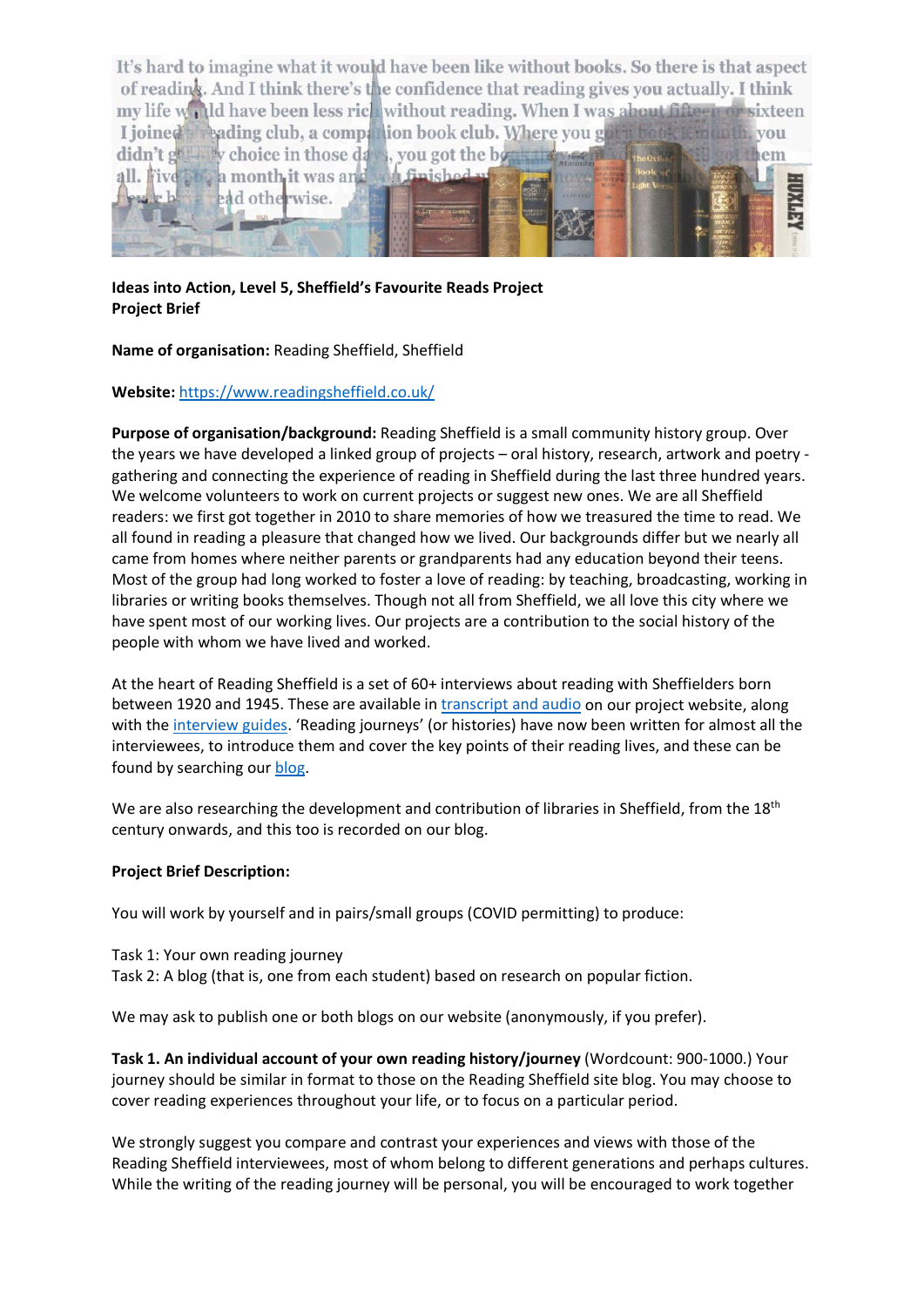as a group and in pairs to develop the task (e.g. thinking about the topics and questions to ask yourself) and then to produce the reading journey (e.g. helping each other to develop it by asking questions, seeking clarifications, giving feedback etc). We welcome images (used with permission) to illustrate your reading journey.

**Task 2. A blog (that is, one from each student) based on research on popular fiction.** (Word count: 750-1000.) In your blog on a Reading Sheffield novel (see the list of possible choices below), we would like you to write about your chosen novel as a reading experience. To do this, you should use both your own experience of reading your text as a contemporary reader, and whatever you can find out about reading experiences of that text and/or that author by readers in the past (including from Reading Sheffield interviewee transcripts, and in newspaper reviews from the past). In much literary criticism, there is most stress on the author and the text, while the role of the reader has been under-emphasised. For the Reading Sheffield project we want to put the reader at the centre, which is why we want to commission you to do this work which looks at how an individual novel might work (or not) for different readers at different times. We will offer further guidance in a workshop on how to talk about a novel from a reading experience point of view.

We welcome images (used with permission) to illustrate the blog.

## **Books for Task 2**

Here is the list of novels from which to choose. Most of these writers were popular in their day, and are still read. The attitudes and behaviours they explore may be unfamiliar to us today. Most but not all are mentioned by the Reading Sheffield interviewees, although it is worth noting that in the mid-20<sup>th</sup> century the diversity of British reading was very narrow across the nation and that opportunities to read about different cultures were very limited.

- Nevil Shute: *On the Beach* (1957)
- Jean Plaidy *The King's Secret Matter* (1962)
- Winifred Holtby *South Riding* (1936)
- Dennis Wheatley *The Man who Killed the King* (1951)
- L M Montgomery *Anne of Green Gables* (1908)
- Jean Rhys *After Leaving Mr McKenzie* (1931)
- Dorothy L Sayers *Gaudy Night* (1935)
- John Buchan *The Thirty-Nine Steps* (1915)
- Chinua Achebe *Things Fall Apart* (1958)
- H G Wells *War of the Worlds* (1898)
- C S Forester *The Happy Return* (1937)
- Ethel M Dell *The Way of An Eagle* (1911)
- E M Hull *The Sheik* (1921)
- Zane Grey *Riders of the Purple Sage* (1912)
- •
- A novel from the Readerships and Literary Cultures 1900-1950 special collection (your choice to be agreed with Dr Sanchez-Arce).

It should be easy to find copies of the titles above. Almost all are available as e-books and in hard copy, from booksellers, including second-hand. Subject to access, the Adsetts Library holds copies of some, including in the reference-only 'Readerships and Literary Cultures 1900-1950' Special Collection.